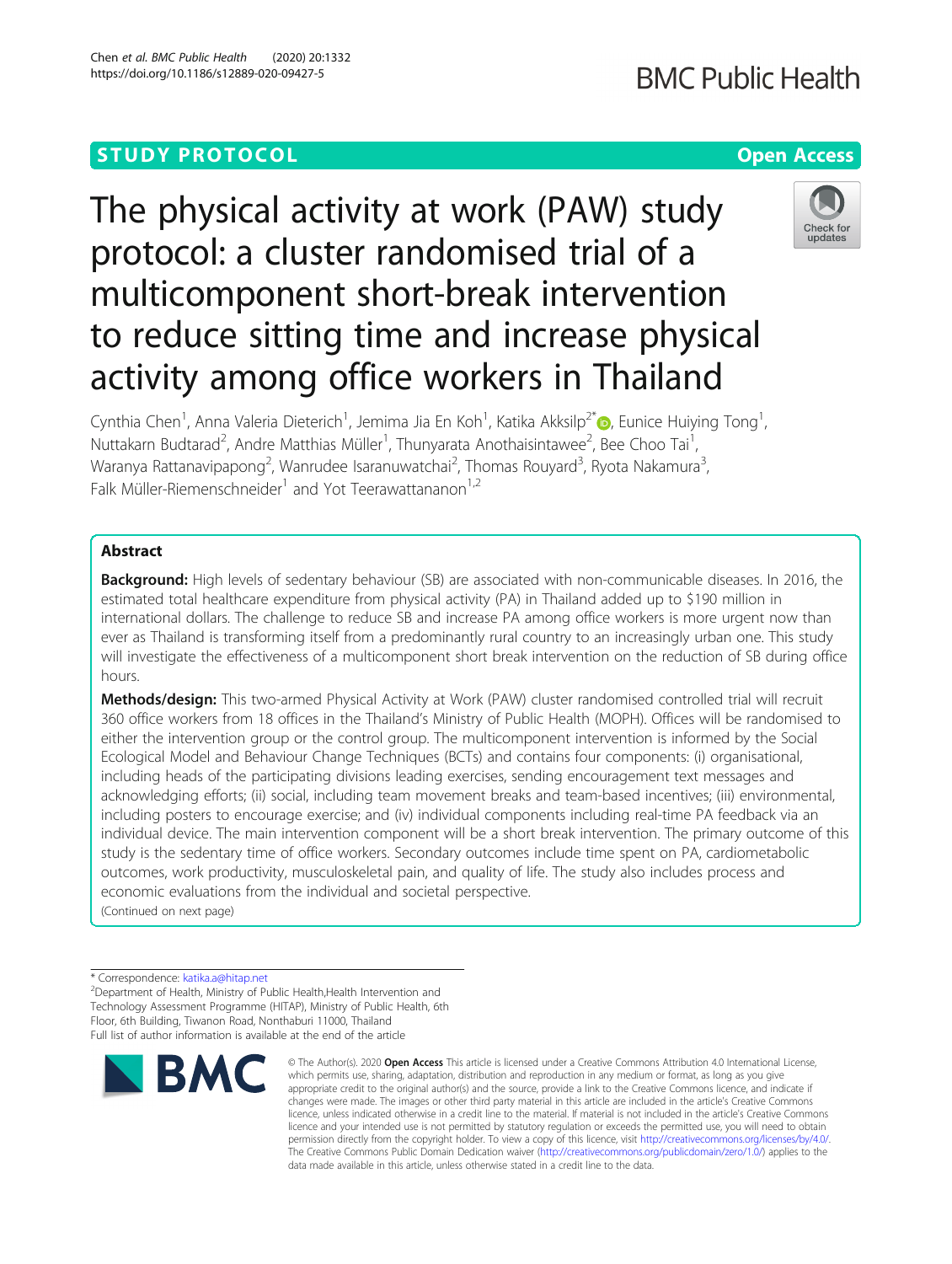## (Continued from previous page)

**Discussion:** The study will be the first experimental study in Thailand to investigate the effect of a short-break intervention at the workplace on SBs of office workers and health outcomes. The study will also include a costeffectiveness analysis to inform investments on short break interventions under the Universal Healthcare Coverage in Thailand, which includes health promotion and disease prevention component.

Trial registration: The PAW study has been registered at the Thai Clinical Trials Registry (TCTR) under the study ID [TCTR20200604007.](https://www.clinicaltrials.in.th/index.php?tp=regtrials&menu=trialsearch&smenu=fulltext&task=search&task2=view1&id=6154) Registered 02 June 2020,

Keywords: Sedentary behaviour, Physical activity, Productivity, Behaviour change techniques, Quality of life, Noncommunicable diseases, Multicomponent intervention, Cost-effectiveness

## Background

The negative effects of sedentary behaviour (SB) and a lack of physical activity (PA) on health have been well documented  $[1-8]$  $[1-8]$  $[1-8]$  $[1-8]$ . SB is defined as any waking time activity during which one is seated, reclined or lying, having an energy expenditure ≤1.5 metabolic equivalents (METs), while PA is defined as any activity with an energy expenditure  $> 1.5$  METs [[9](#page-10-0)–[11](#page-10-0)]. High levels of SB are associated with a 112% increase in the risk of diabetes, 147% increase in the risk of cardiovascular disease, 90% increase in the risk of cardiovascular mortality and 49% increase in the risk of all-cause mortality [[4](#page-10-0)]. In addition, SB has detrimental associations with fasting glucose, fasting insulin, triglycerides, high-density lipoprotein cholesterol and waist circumference [\[1](#page-10-0)].

The negative effects of the behaviour have also been studied in Thailand. According to recent estimates, 6.3% of all-cause mortality in Thailand is due to physical inactivity [[12\]](#page-10-0). The estimated total healthcare costs from physical inactivity in Thailand accounted for \$190 million in international dollars (INT\$ was calculated using purchasing power parity conversion factors from 2013) [[13\]](#page-10-0). The proportion of individuals not meeting 150 min of moderate-to-vigorous PA in Thailand have increased from 18.5% in 2008 to 19.2% in 2014 [[14\]](#page-10-0). According to the Thai Health Promotion Foundation, Thais spend on average 2 h a day engaging in PA and about 13 h in SB [[14\]](#page-10-0).

A long-studied effect of urbanisation is the transition from jobs with more manual work (such as agriculture) to non-manual service jobs that are typically desk-bound [[15\]](#page-10-0). Typical office workers spend most of their SB hours at the office. This is particularly true for computer-based occupations, where employees spend a substantial amount of time in uninterrupted sitting [[16](#page-10-0)– [18\]](#page-10-0). A study found that office-based workers spent up to 75.8% of their working time sitting [\[19\]](#page-10-0). Further, breaks between these sitting times were uncommon, with 25% of the total sitting time in bouts of 55 or more minutes [[17\]](#page-10-0). This directly translates to a lower energy expenditure, where such workers expended around  $\sim$  700 kcals/ day, compared to individuals whose jobs require some manual labour  $({\sim} 2300 \text{ kcals/day})$  [[20\]](#page-10-0). As work-time contributes significantly to the total sedentary time, working hours are an important avenue to address movement behaviours.

It has been suggested that one way to attenuate the negative effects of SB is to increase PA. Studies have illustrated that after adjusting for PA, the negative associations with SB were less pronounced [\[2](#page-10-0), [5\]](#page-10-0). Physical inactivity represents the non-achievement of PA guidelines, and based on the World Health Organisation global recommendations on PA for health state, adults should do at least 150 min of moderate-intensity aerobic PA throughout the week [\[21](#page-10-0)]. Having short PA breaks during working hours can help office workers meet these recommendations.

Short break interventions in the workplace have shown reductions in sedentary time [\[22](#page-10-0)]. However, mixed results have been found for their impact on intermediate health outcomes such as calories spent, cholesterol (HDL-C and LDL-C), triglycerides, fasting blood glucose, blood pressure and stress level [\[22](#page-10-0)–[30](#page-10-0)]. Importantly, results of a recent randomised trial showed that taking two long breaks (15 min) per workday is less effective than taking shorter breaks (1-2 min) every 30 min [[22](#page-10-0), [24\]](#page-10-0). In this study, the long-break group had no change in health outcomes while the short-break group had small-to-moderate declines in total cholesterol  $(d = -$ 0.33;  $p = 0.10$ , triglycerides  $(d = -0.38; p = 0.06)$ , and fasting blood glucose (d =  $-0.29$ ,  $p = 0.01$ ). Even though short breaks every half an hour seems to be more clinically effective, it is less likely to be feasible and scalable in real world practice. Moreover, the above studies were conducted only in high-income countries. No study has investigated the effects of a short-break intervention on the reduction on SB and its impacts on health and productivity outcomes at the workplace in low- and middleincome countries where the majority of metabolic diseases occurs. This study aims to fill this gap.

The study is designed as a two parallel-group cluster randomised superiority trial. The primary outcome assesses sedentary time at the 6th month. The aims of the study are to evaluate (i) the impact of a multicomponent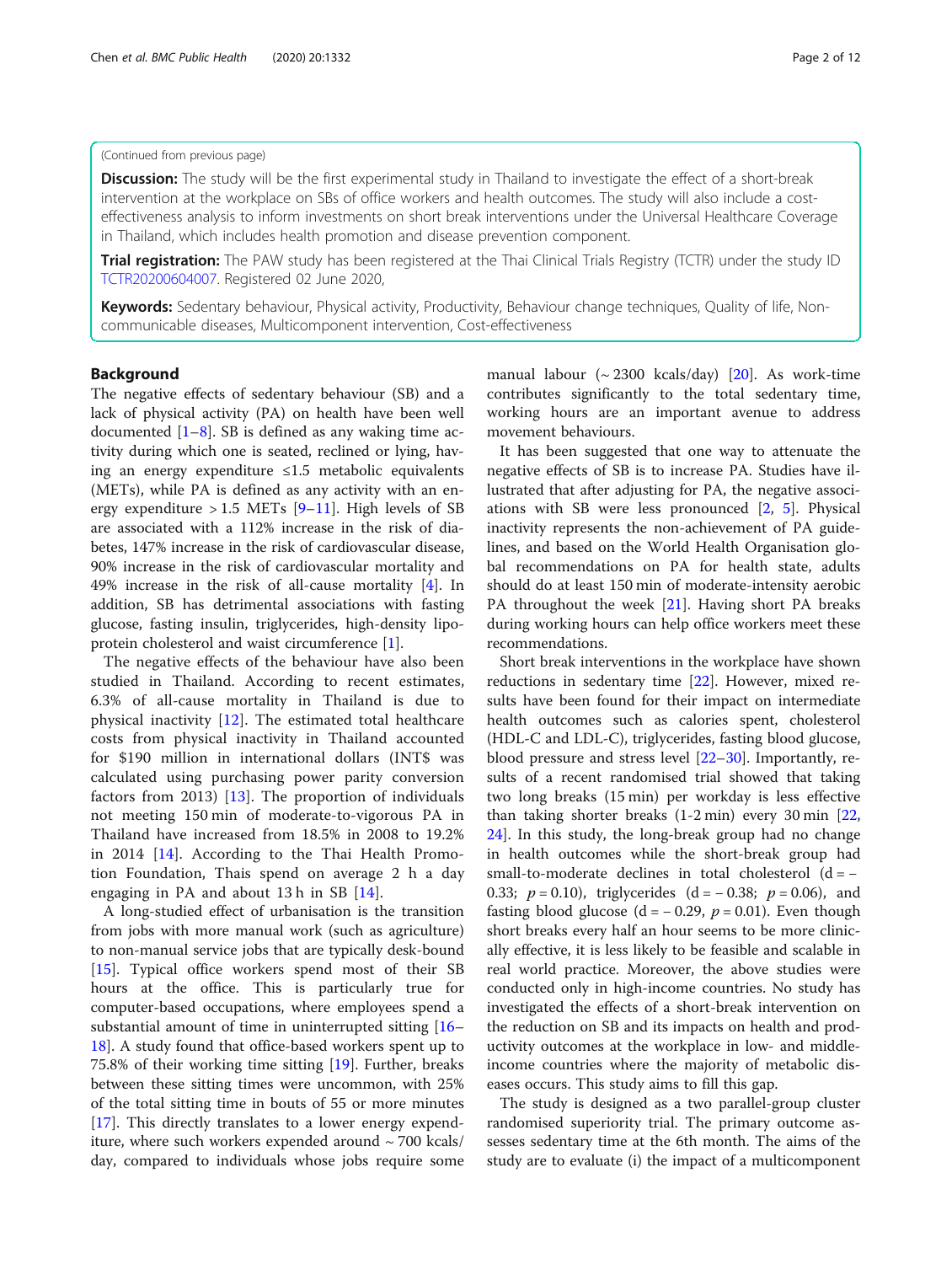short-break office intervention on minutes spent sedentary during office hours. In addition, the study will also evaluate the effect of the intervention on secondary outcomes such as PA, cardiometabolic risk factors and productivity (ii) the sustainability of the behavioural change; and (iii) the cost-effectiveness of the short-break office intervention. The cost-effectiveness analysis will allow the results to be compared with other trials' economic evaluations. The results of this study will assist the Thai government in developing health promotion and disease prevention benefit package under the Universal Healthcare Coverage (UHC) scheme. Filling this knowledge gap might also help inform investments on short break interventions in the private sectors.

## Method

## Study design

#### **Setting**

The study will be located at the Department of Medical Services (DMS), Thailand's Ministry of Public Health (MOPH) in Nonthaburi Province. Employees are working in central offices with fixed desks. Work tasks comprise mostly computer-based work, but also involve meetings and travelling to meet with officers from other ministries. The offices are all located in the same building on levels 2 to 6.

#### Study design and randomisation

This study is a stratified cluster randomised controlled trial with two arms. We will include at least 18 offices (9 offices per arm) from the DMS, MOPH, forming five strata. These strata are chosen by office sizes (< 15, 15- 20, 21-25, 26-34 and  $\geq$  35 participants). Block randomisation with block sizes of two, four and six will be used to generate the randomised sequence for each stratum. Cluster randomisation by offices minimises the problem of cross-contamination between the intervention arms due to environmental changes in the offices.

## **Blinding**

At baseline data collection, participants and data collectors will be blinded to group allocation. Randomisation and allocation of intervention will be performed after the completion of baseline data collection, and participants will be notified via email by researchers not involved in data collection. The allocation sequence will be generated using a computer program which will be created for each stratum. Due to the nature of the intervention, participants are required to know whether they are in the intervention or control group and does not allow for blinding. At follow-up measurements, participants and data collectors will know the treatment allocation. The involvement of research teams from different institutions and countries will allow one team to

conduct the randomisation, another to conduct the analysis, and the team from Thailand will implement the trial and perform the data collection. This will ensure that the researchers conducting the analysis will be blinded to the assignment. The analyst will only know the study identifier but not the participant's name, identifiers, and treatment allocation. Participants' data (e.g. case record forms, laboratory test, information sheets, and consents) will be stored in a locked cabinet in a researchers' office. All data will be destroyed by researchers within 5 years after publications. The study protocol has been registered at Thai Clinical Trials Registry (TCTR20200604007) [[31\]](#page-10-0). The study also follows the recommendations of the SPIRIT guidelines. A SPIRIT checklist with references to the relevant page numbers of this protocol is provided (see Additional file [3\)](#page-9-0).

#### Participant recruitment

## Inclusion and exclusion criteria

Office workers with the following criteria are eligible to participate in this trial: 1) have an end date for employment after the study completion date, 2) are legally able to consent, i.e. age 18 years and above, 3) do not have a disability on the upper or lower body that limits their mobility, 4) have a permanent office workstation within one of the clusters included in the trial, 5) works either from their permanent offices or at home at least 3 days a week 6) owns and uses a smartphone compatible with the Fitbit application and 7) are willing to be randomised into one of the two study interventions. Office workers will be excluded from the study if one is away on an extended leave or a personal retreat for more than 2 weeks or is pregnant.

#### Recruitment

While randomisation will be conducted at a cluster level, consent to participate will be sought on a cluster level by leaders, thereafter on the individual level. Office workers will be invited to participate in this study by email. Interested office workers will be screened for eligibility via an online survey. Candidates who meet the inclusion and exclusion criteria will be invited for baseline measurements. Prior to the measurements, study requirements will be explained again and written informed consent will be obtained. Participation will be voluntary, and participants can withdraw at any time without giving any reason. Participants will not face a penalty or consequences of any kind from withdrawing. If participants agree to participate in follow-up assessments after their withdrawal, researchers will conduct these assessments. Departments of MOPH that are not involved in short-break interventions will be considered if there is insufficient participation from DMS. During the recruitment phase, the research team will be in close contact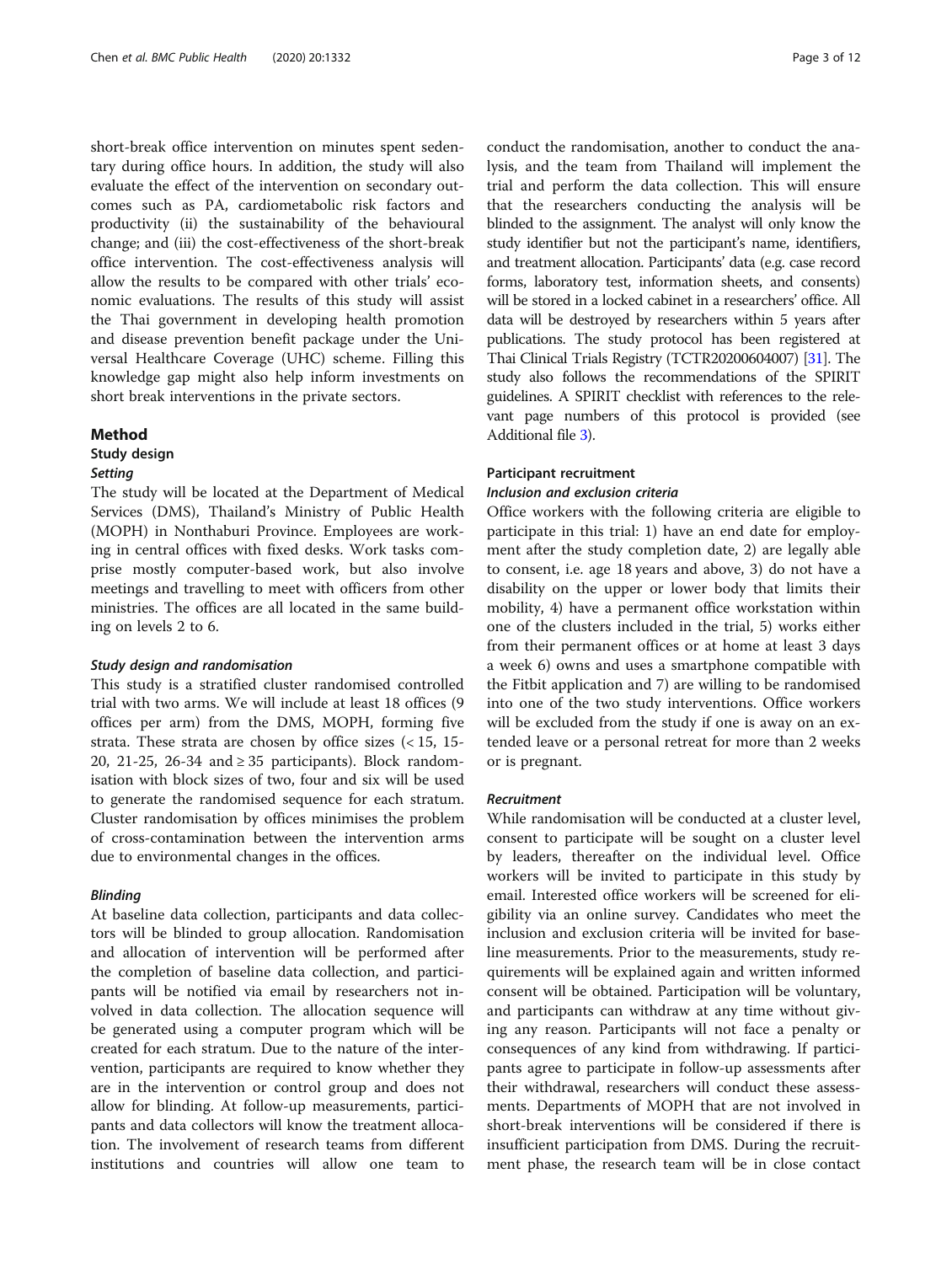with team leaders of the participating offices and will attend team meetings to facilitate recruitment when needed. To aid with the enrolment, information sessions about the study will be held at DMS.

## Interventions

## Intervention development approach

The Physical Activity at Work (PAW) intervention development was guided by the Social-Ecological Model, which highlights that behaviours are shaped by various factors on different levels [[32,](#page-10-0) [33\]](#page-10-0). On the individual level, behaviours can be influenced by attitudes and motivations toward activity. Factors at the social level, such as support from colleagues to be physically active, and at the environmental level, such as conducive space to move can also have a significant influence. Finally, factors at the organisational level (e.g. structures and support in the form of employee encouragement) is likely to play an important role in this study context. Our intervention will address such key factors on each level. The intervention components include different Behaviour Change Techniques (BCTs) to encourage sustained behaviour change. BCTs are active ingredients of the intervention as they are supposed to motivate behavior change [[34\]](#page-10-0). An additional file shows an overview of BCTs and SEM levels that are used in this study (see Additional file [2](#page-9-0)).

## Information booklet

Both the control and intervention groups will receive an information booklet about the benefits of PA and "7 easy exercises to an active lifestyle" for the office environment. Creating awareness and educating the public on the health consequences of PA and SB is a common method used in health promotion policies. Thus, the information booklet will contain details on the negative consequences of SB and highlight the benefits of PA. In addition, the booklet containing easy exercises would lower the barrier by providing individuals with the knowledge to elicit personal change.

## Intervention group Individual-level components

Fitbit The intervention group will be given a Fitbit device (Inspire HR) to track their PA throughout the trial. The proper use of the device will be explained in a selfhelp program booklet. Fitbit is an activity device that uses a tri-axis accelerometer to provide real-time feedback and allows self-monitoring of steps, as well as calories burned, distance covered, active minutes, heart rate, time asleep each day and proportion of hourly activity completed amongst others [[35\]](#page-10-0). It provides feedback through a smartphone app via Bluetooth connection. as possible to obtain the most accurate results.

Lottery-based incentives Members in the intervention group will be eligible for a weekly performance-based lottery as a form of financial incentive to be physically active. To be eligible, participants will need to complete at least 70% of the recommended number of short breaks (i.e. at least 14 breaks per week out of 20 breaks), with a minimum of 100 steps during each break. Each week, a winner will be randomly selected among eligible participants and will receive 500 THB (US\$ 16). Such incentives have been shown to be effective in motivating health-related behaviour change [[34\]](#page-10-0). Adherence to the movement breaks will be measured using the Fitbit devices. Fitbit intraday data will be downloaded, providing minute-by-minute data that will be available through a web application programming interface (API).

## Physical environment-level components

Posters The intervention group will also be exposed to posters of exercises and stretching, posters with information about the health consequences of SB and PA and posters with details about the PAW study. The posters will be displayed in participants' offices to encourage them to be physically active. The posters are in an additional file (see Additional file [2\)](#page-9-0).

#### Social-level components

Team movement breaks The social intervention consists of organising short group-based movement breaks, with each cluster forming a team. Each cluster will be encouraged to take four movement breaks of at least 4 min each at 9.30 am, 10.30 am, 2.30 pm and 3.30 pm, within a 60 min time window after the listed timings. An exercise or dance video with music will be played, and participants are encouraged to dance/exercise along with the video. Alarms will signal that it is time for a movement break. If participants work from home, they will be encouraged to join the breaks together online through video conferencing software such as Zoom.

Team-based incentives The weekly winner of the performance-based lottery will receive a bonus of 500 THB (US\$ 16) if at least 70% of the teammates also met the recommended target (by completing at least 70% of the weekly recommended short breaks). This bonus is designed to further leverage peer effects by reinforcing accountability and peer support to the team [\[36](#page-11-0), [37](#page-11-0)].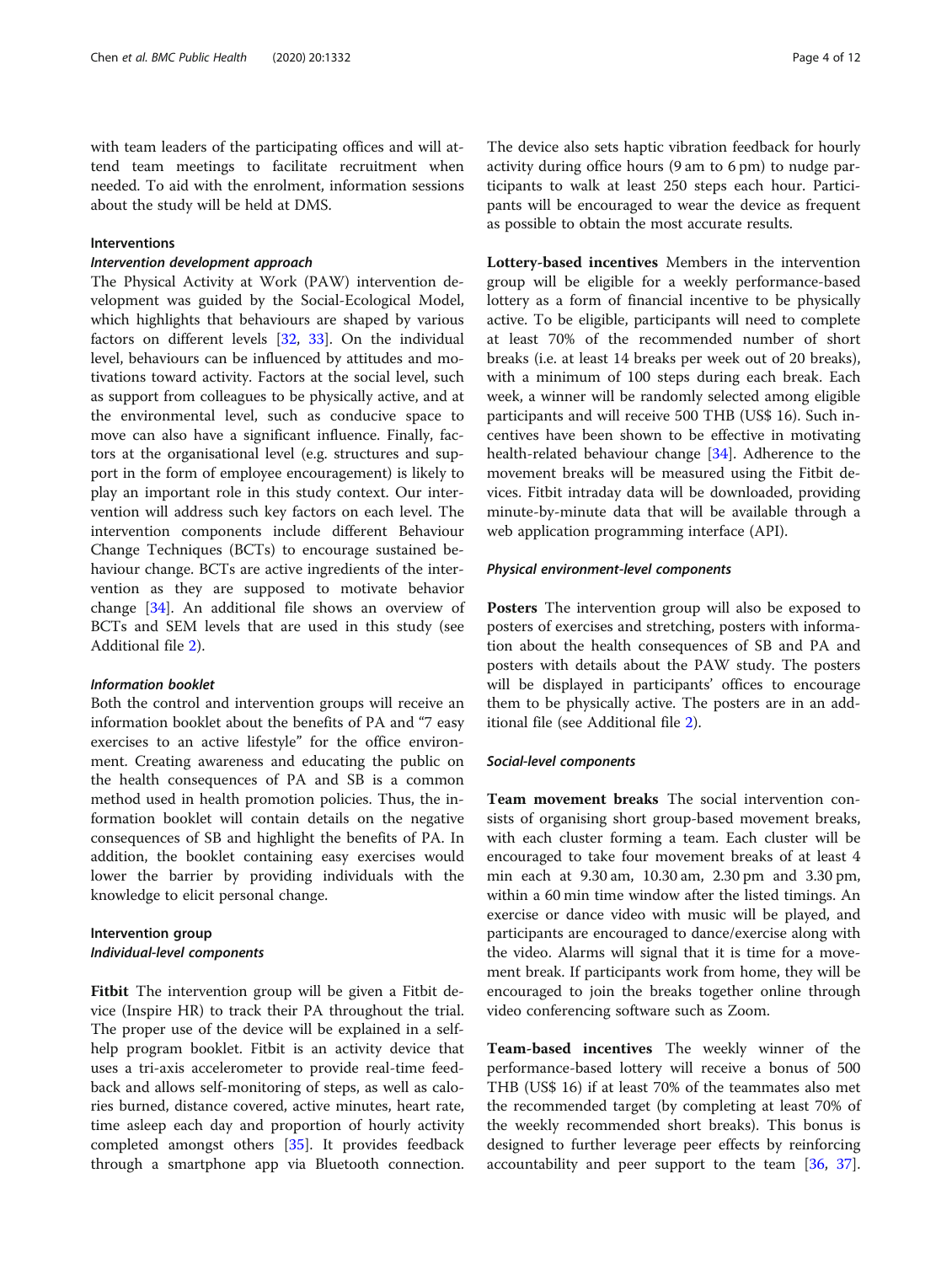Participants will be informed about the financial incentives in advance in the information booklet provided to them at the start of the intervention.

## Organisational-level components

Leadership support Leaders within DMS will encourage participants to take part in the study via Line and Facebook, offering rewards and recognition to participants who win in a weekly lottery (see lottery-based incentives above for more details). Line™ is a freeware app for instant communications on electronic devices such as smartphones, tablet computers, and personal computers that is used by 44 million residents in Thailand or 63% of the Thai population [\[38](#page-11-0)]. Participants who meet the

recommended short break targets will receive recognition for their efforts by email, and each weekly winner of the performance-based lottery will receive their prize from the head of the participating division.

## Outcomes and measurements Data collection

The duration of the research will be 18-months from the start of the intervention (6-months of intervention and 12-months follow-up, in addition to the baseline data collection), and participants will be requested to remain continuously enrolled during this period. Figure 1 provides an overview of the timeline of the PAW trial. Survey data will be collected at four time points: baseline, 6th month, 12th month and the 18th month after

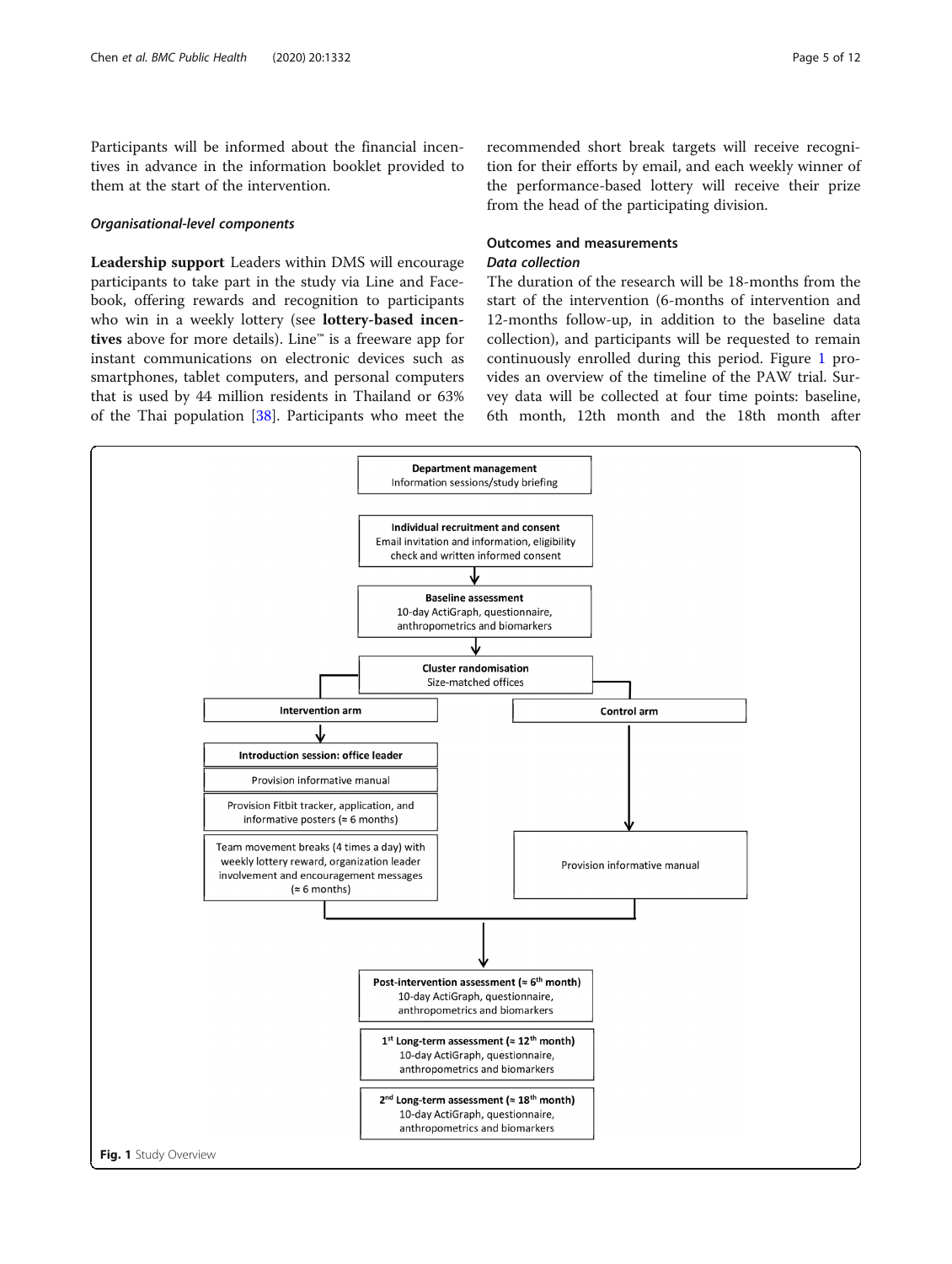baseline assessment. Data will be collected by a trained research team, supervised by the core research team to ensure the quality and consistency of the data collected. The survey will be interviewer-administered. Trained physicians or nurses will take invasive cardiometabolic measurements at baseline, 6th month, and 12th month. Demographic information will only be measured at baseline. The main challenge will be to trigger sustained adherence to short breaks and not just a short-term behaviour change. In that regard, implementing a follow-up period that is sufficiently long to assess these long-term effects is essential. As a token of appreciation, all participants who have completed follow-up at 6th, 12th and 18th month will receive compensation of 500 THB (US \$16) at 6th month, and 250 THB (US\$ 8) each at 12th and 18th month. In total, they will be compensated 1000 THB (US \$32) if they have participated until the end of the trial.

#### Primary outcomes

The primary outcome of this study is the change in sedentary time at 6th month follow-up. The accelerometer that will be used to measure SB is the ActiGraphTM wGT3X-BT tri-axial accelerometer (ActiGraph, Pensacola, Florida, USA). Participants will be advised to wear the ActiGraph accelerometer on their waist, above the right hip, with an elastic belt during their waking hours, excluding time spent in water-based activities, for a period of 10 days [\[39\]](#page-11-0). The device will be initialised at a sample rate of 60 Hz. Participants will be taught how to wear the device and will receive an information booklet with the instructions for reference. ActiGraph is a triaxial accelerometer that measures SB and physical activities by categorising count data into different categories. These categories are defined as sedentary (150 and below counts per minute), light activity (151 to 2689 counts per minute), moderate activity (2690 to 6167 counts per minute) and vigorous activity (6168 and above counts per minute) [[40](#page-11-0)]. Participants will be asked to wear the accelerometers during waking hours. Participants will be given activity logs to record the start and end date and time accelerometer wear. In addition, they will be asked to record their daily sleep and wake times as well as any activities, their frequency and duration, that they engaged in while not wearing the accelerometer (e.g. duration and frequency of water-based activities when they have to take off their accelerometer). The activity log will be used together with daily data to assess the adherence of wearing the ActiGraph accelerometers. To encourage adherence to wearing ActiGraph at night, participants will be given an additional 150 THB (US\$ 5) per data collection. No incentive will be given if participants wear ActiGraph during sleep but not during the day. Participants will be able to receive an additional of 600 THB (US \$20) in total if they participate in all data collection rounds, and wore Acti-Graph both during the day and during sleep. Reminders to wear the accelerometers will be sent via the LINE messaging app.

#### Secondary outcomes

Secondary outcomes will include the impact of the intervention on PA such as time spent in light activities, and moderate to vigorous activities. The secondary PA outcomes will be measured using ActiGraph and the General Physical Activity Questionnaire (GPAQ) [[41\]](#page-11-0). Other secondary outcomes include the change in on cardiometabolic outcomes. The cardiometabolic outcomes consist of the following physical measurements: waist circumference and neck circumference

- systolic blood pressure and diastolic blood pressure
- resting heart rate<br>• body weight
- body weight<br>• height and h
- height and body mass index (BMI).

Weight and height will be measured without shoes to the nearest 100 g and 0.1 cm, respectively. Body mass index (BMI) will be calculated by dividing weight in kilograms with the square of height in meters. Systolic and diastolic blood pressures will be measured after the participants had rested for at least 5 min [\[42\]](#page-11-0) with an automatic blood pressure monitoring by trained research assistants. Waist circumference (cm) will be measured at the middle point between the lowest rib and iliac crest in the standing position. Neck circumference (cm) will be measured with the head positioned in Frankfurt horizontal plane using non-stretchable plastic tape to the nearest 1 mm. It will be measured at the level just below the laryngeal prominence perpendicular to the long axis of the neck.

Blood collection and tests will be done by a certified, private laboratory team (NHEALTH) [\[43\]](#page-11-0) which consists of nurses and laboratory technicians. 15 ml of blood will be collected in each data collection. HOMA-IR will be calculated by [Fasting insulin (mU/l) x fasting glucose (mmol/l)]/22.5. Participants will be required to fast for at least 10 h before the blood tests. We will also be collecting blood biomarkers outcomes:

- fasting plasma glucose ( $HbA_1c$ )
- fasting insulin
- homeostasis model assessment of insulin resistance (HOMA-IR)
- serum uric acid
- lipid profile
- high sensitivity C-reactive protein (hs-CRP).

Study participants with abnormal biomarkers will be encouraged to see physicians using their own public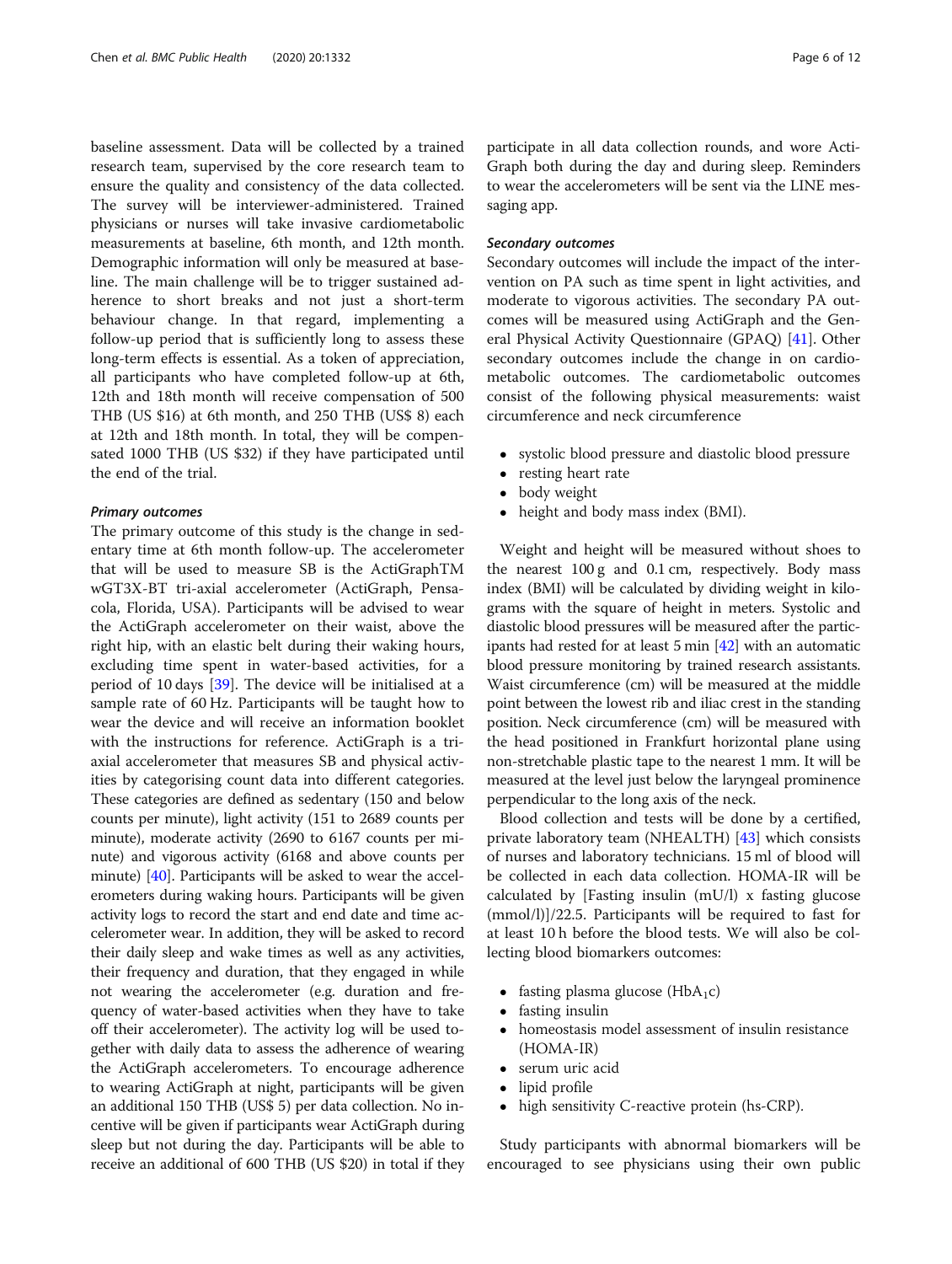health insurances under the UHC policy which cover non-communicable disease treatments for all Thai population.

#### Tertiary outcomes

Quality-Adjusted Life Years (QALYs) will be obtained from three surveys for cost-effective evaluation. One is the EuroQol-5 Dimension (EQ-5D-5L), where participants will be able to rate the severity of their disease [[44\]](#page-11-0). The instrument encompasses five dimensions: mobility, self-care, usual activities, pain/discomfort and anxiety/depression. Participants will be asked to rate their health state on five levels of severity. QALYs will also be taken from work productivity, which will be assessed using the Work Productivity and Activity Impairment Questionnaire (WPAI) and musculoskeletal health which will be assessed using the Standardised Nordic Questionnaire [[45](#page-11-0)]. In addition, the study will ask participants for demographic information and self-report of comorbidities. For candidates with pre-existing health conditions or metabolic risk factors (e.g. hypertension, diabetes, hyperlipidemia) we will collect additional data on the history of disease and medication dosage.

## Measurement timeline of outcomes

The primary outcome will be measured at baseline, 6th month, 12th month and 18th month follow-up. The non-invasive cardiometabolic outcomes will be measured at baseline and every 6 months until the 18th month. The invasive cardiometabolic outcomes will only be measured at baseline, 6th month and the 12th month. The tertiary outcomes such as the EQ-5D-5L, musculoskeletal health, WPAI and self-report comorbidities will be measured together with the non-invasive cardiometabolic measures at baseline, 6th, 12th and the 18th month (Table 1). The economic impact will be evaluated at 6th month and the end of the trial follow-up period.

## Method monitoring

## Data monitoring

There will be no data monitoring board. The study team will comply with data collection and management procedures which has been approved by the Thailand ethics committee and abide by the rules of medical confidentiality.

## Harms

We do not expect adverse events to occur and will not collect data on adverse events as this will create an unnecessary burden on the participants. The short break leaders will remind participants to be careful when doing the movements and ask participants to check that there are no tripping hazards before they engage in any movements.

|                         |  | Table 1 Overview of study outcomes and measurement |  |
|-------------------------|--|----------------------------------------------------|--|
| instruments used (docx) |  |                                                    |  |

|                                                                                                                                                               | Baseline | 6 months | 12 months | 18 months |
|---------------------------------------------------------------------------------------------------------------------------------------------------------------|----------|----------|-----------|-----------|
| Objectively measured sitting, upright time and step count                                                                                                     |          |          |           |           |
| 10-day ActiGraph                                                                                                                                              | Χ        | Χ        | Χ         | Χ         |
| Self-reported demographics                                                                                                                                    |          |          |           |           |
| - Age                                                                                                                                                         | Χ        |          |           |           |
| - Gender                                                                                                                                                      | Χ        |          |           |           |
| - Nationality                                                                                                                                                 | X        |          |           |           |
| - Marital status                                                                                                                                              | X        |          |           |           |
| - Education                                                                                                                                                   | Χ        |          |           |           |
| - Pre-existing diseases                                                                                                                                       | X        | X        | Χ         | Χ         |
| - Smoking and<br>alcohol consumption                                                                                                                          | Χ        | X        | X         | Χ         |
| Questionnaire:                                                                                                                                                |          |          |           |           |
| - Work Productivity<br>and Activity<br>Impairment<br>questionnaire (WPAI)                                                                                     | Χ        | X        | Χ         | Χ         |
| - General Physical<br><b>Activity Questionnaire</b><br>(GPAQ)                                                                                                 | Χ        | Χ        | Χ         | Χ         |
| - EuroQol-5 Dimension<br>(EQ-5D-5L)                                                                                                                           | X        | Χ        | Χ         | Χ         |
| - Standardised Nordic<br>Ouestionnaire                                                                                                                        | X        | X        | X         | Χ         |
| - Health utilisation                                                                                                                                          | X        | Χ        | Χ         | Χ         |
| Health-related outcomes                                                                                                                                       |          |          |           |           |
| - Body weight                                                                                                                                                 | Χ        | X        | Χ         | Χ         |
| - Body height                                                                                                                                                 | Χ        | X        | Χ         | Χ         |
| - Neck, waist, and hip<br>circumference                                                                                                                       | Χ        | X        | Χ         | Χ         |
| - Blood pressure                                                                                                                                              | X        | X        | Χ         | Χ         |
| <b>Biomarkers</b>                                                                                                                                             |          |          |           |           |
| - Fasting plasma<br>glucose, HbA1c                                                                                                                            | Χ        | Χ        | Χ         |           |
| - Fasting insulin                                                                                                                                             | Χ        | Χ        | Χ         |           |
| - Lipid profile:<br>triglyceride, total<br>cholesterol, high<br>density lipoprotein<br>cholesterol (HDL-C),<br>low density lipoprotein<br>cholesterol (LDL-C) | Χ        | Χ        | Χ         |           |
| - High sensitivity<br>C-reactive protein<br>(hs-CRP)                                                                                                          | Χ        | Χ        | Χ         |           |

## **Auditing**

There will be no independent audit of the trial. NHEA LTH [[43](#page-11-0)] and the data collectors from the MOPH will manage the security and quality according to their standard operating procedure.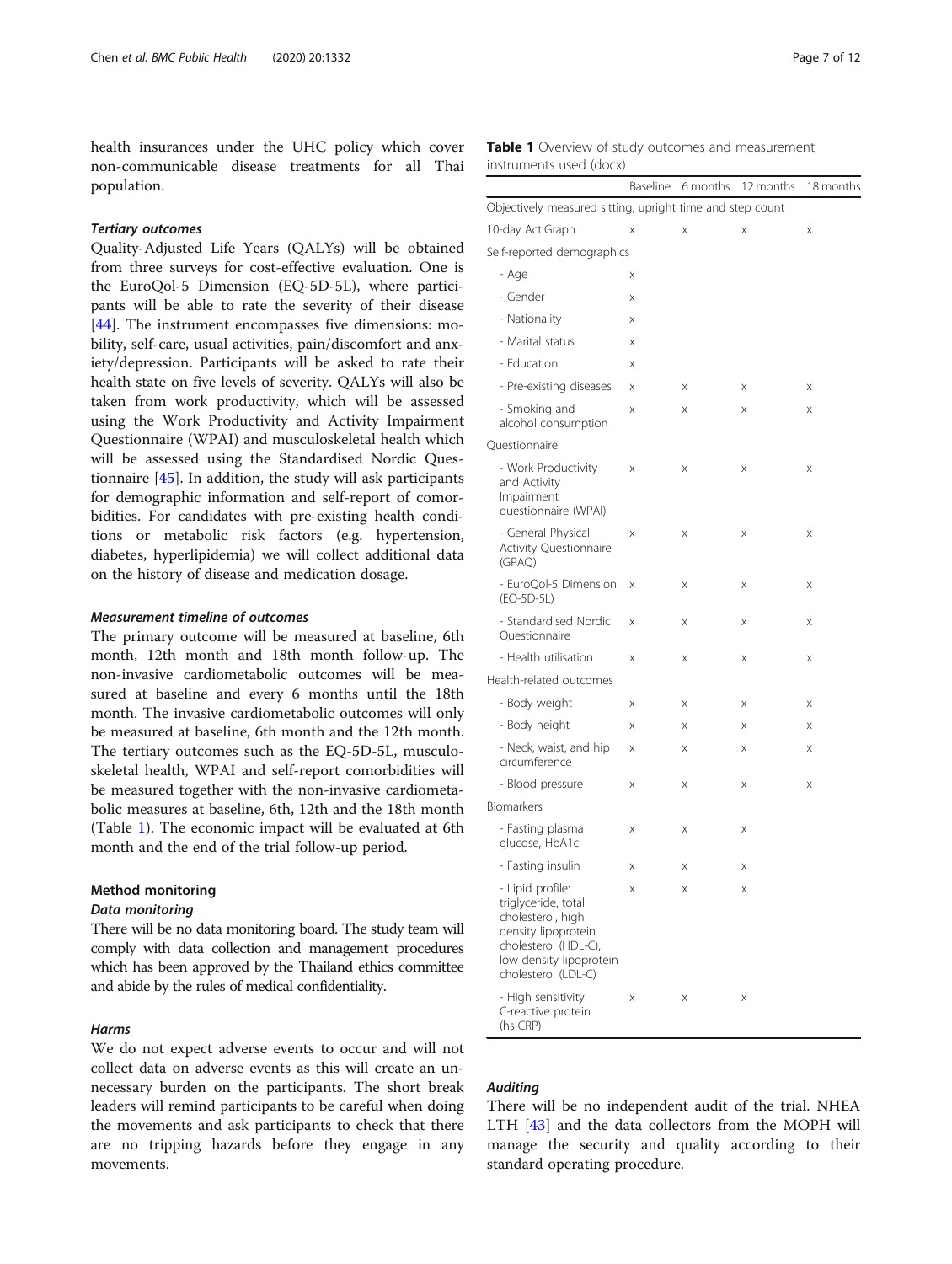## Pilot feasibility study

We conducted a quantitative and qualitative internal pilot feasibility study with 20 convenience-sampled office workers (10 in intervention and 10 in control group) from a department, the Health Intervention and Technology Assessment (HITAP), in the MOPH. This study was conducted before the main study with two key objectives. Firstly, to assess the feasibility and acceptability of the interventions (e.g. having four short-breaks per day) and the criteria used to measure intervention adherence. Participant inclusion criteria were the same as for the main study. Two out of three offices from HITAP were chosen to take part in the study. The offices that were chosen were the furthest apart from one another to reduce the chance of spillover effects. Participants within the offices volunteered to take part in the study and were not randomly chosen. All participants wore the AcitGraph activity accelerometer to measure SB and PA. The intervention group also wore Fitbit devices to measure their step count during the short breaks. Findings from this pilot study informed iterations of the main study interventions and protocol. Secondly, this study included two interviews that were done to investigate the relevance of the interventions by understanding: (i) perceived definitions and knowledge related to SB and PA; (ii) perceptions related to SB and PA in the office including barriers and facilitators; (iii) opportunities to reduce SB and increase PA in the office; and (iv) how participants perceived the intervention and all its components. The results of the pilot study will be published separately.

## Sample size

Eligible office workers from the DMS will be invited to participate in the trial. To detect a difference in the primary outcome of 23.3 min in sedentary time per day as reported in a prior randomised trial [[22\]](#page-10-0), the sample size was calculated with a standard deviation (SD) of 45.5, based on a two-tailed significance level of 5% and power of 80%. The calculation assumes a conservative intracluster correlation coefficient of 0.05 and a coefficient of variation of 0.52 to account for varying cluster sizes in the study. There are 18 clusters (offices), each cluster varying between 7 to 40 office workers. The mean cluster size was 22.1 with a standard deviation of 11.6. Assuming an average cluster size of 22 participants, we will yield a design effect of 2.36. Therefore, the total sample size required to detect a difference of 23.3 min in SB is 288 participants. To conform to best practice, this sample size will be inflated by 20% to account for dropouts and potential loss of participants due to non-compliance to primary outcome or chances of faulty devices. Hence, a sample size of 360 participants is needed.

#### Data analyses

#### Primary and secondary outcomes

The primary aim of this study is to investigate the impact of introducing short movement breaks during office hours on SB of office workers both during and outside working hours. This primary analysis will be conducted using a linear mixed-effect model with daily time spent in SB as the dependent variable and the intervention allocation as the independent variable. The model will be adjusted for confounders such as baseline SB, baseline characteristics (such as age and gender), device wear times and stratification factor defined by office size, when necessary. The model will account for possible intra-cluster correlation of individuals within the same office.

In our primary analysis mentioned above, we will adopt the complete case analysis approach where missing values will not be replaced. Secondary and tertiary outcomes relating to PA, cardiometabolic outcomes, quality of life, and productivity will be analysed using a similar methodology. These analyses will be conducted at 6-month and 12-month follow-up to investigate the effectiveness of the intervention as well as postintervention behavioural maintenance. Sensitivity analysis using the intention-to-treat approach where missing data will be imputed will also be carried out for the primary outcome of our study. Baseline characteristics of participants who are lost to follow up or dropped out of the study will be compared to those who completed the study to investigate differential dropout between intervention and control groups. All evaluations will be performed using a two-sided test at 5% level of significance.

#### Economic evaluation

The economic evaluation aims to report two pieces of cost-effectiveness information of the PAW program: 1) short-term economic impact; and 2) long-term economic impact. The analysis will be conducted from the perspective of public health care payer. The costing data will be collected from the trial. The longer-term costs, e.g. treatment costs for stroke and diabetes, will be retrieved from domestic literature or relevant cost databases [\[46](#page-11-0)].

First, we aim to conduct a person-level economic evaluation to report a short-term economic impact of the PAW program using the data from the trial within the study period. Based on data from the trial, we will compare the costs and outcomes of the intervention against the control using the net benefit regression framework [[38](#page-11-0)]. Costs will include costs incurred to the MOPH, including intervention costs and costs of treating related health problems (e.g., musculoskeletal diseases, diabetes and hypertension). The effectiveness outcomes for this analysis will include: 1) absolute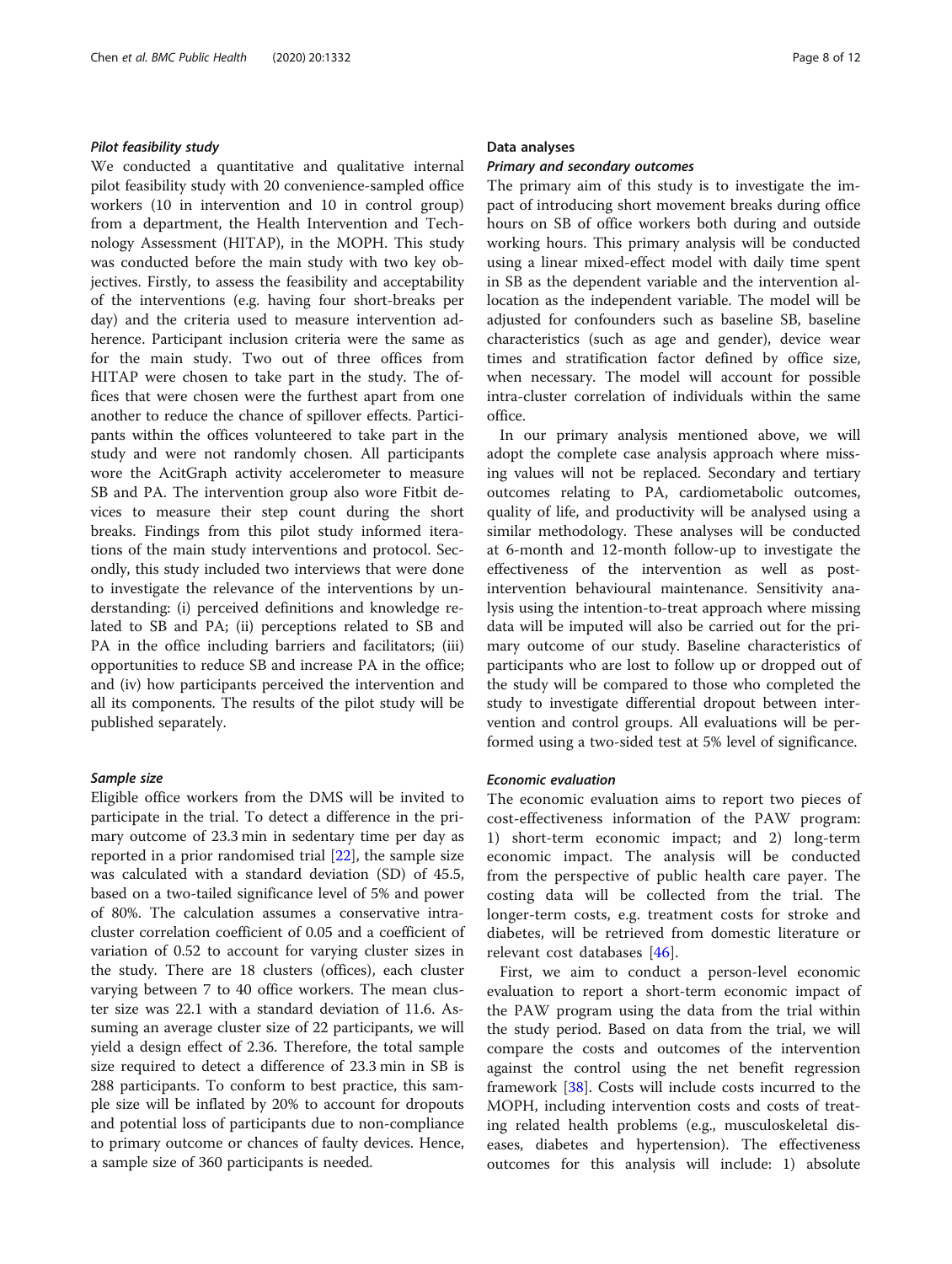working hours; 2) absenteeism and presenteeism; 3) key clinical indicators, e.g. cardiovascular disease (CVD) risk scores; and 4) QALYs. Separate analyses will be conducted for each outcome. The output of this analysis will be expressed as an incremental net benefit of PAW compared to no PAW. We will also estimate incremental cost-effectiveness ratios (ICERs) over the study period, for example, the incremental cost of the PAW program (compared to no PAW) to obtain one more absolute working hour, and incremental cost for one more QALYs gained. The use of regression will allow us to adjust for potential confounders and to calculate the clustered standard errors using the sandwich variance estimators of Huber and White [\[39](#page-11-0)] to account for a clustered randomised design in which the outcomes of interest may be correlated. Uncertainty of the costeffectiveness findings within the study timeframe will be characterised using a cost-effectiveness acceptability curve and a 95% confidence interval [[40](#page-11-0)]. Moreover, additional subgroup analyses (e.g., by sex and age groups) could be explored.

Furthermore, we aim to construct a hybrid model, with a decision tree and Markov models, also using the public health care payer's perspective. Model-based economic evaluations will help to assess the economic impact and benefits of PAW implemented at the workplace in the long term. Decision tree model (Fig. 2) compares the current situation where PAW has not been implemented and the alternative policy option of PAW. The outcome of each choice will be whether or not a change in cardiovacular disease (CVD) risk scores (based on Rama-EGAT heart score) [\[47,](#page-11-0) [48](#page-11-0)] occur after exposing to the interventions. Next, the Markov model will be performed to predict lifetime costs and outcomes that occurred after the change in CVD risk scores. The Markov model, which will run separately using transitional probabilities, follows the natural history of coronary heart disease (CHD), stroke, and diabetes based on the CVD risk scores. The Markov model will be run using the lifetime time horizon with a cycle length of 1 year. All costs and outcomes occurring after 1 year will be discounted at a rate of 3%, as recommended by iDSI Reference Case [\[49](#page-11-0)]. Inputs to the models will be obtained from the trial and literature review. The outputs from cost-effectiveness analysis will be presented as cost, QALYs, and ICER to reflect value for money of PAW. Sensitivity analyses, including univariate and probabilistic sensitivity analysis, will be performed to describe the uncertainty of the findings.

Lastly, the budget impact analysis of PAW will be conducted to estimate the 5- and 10-year financial

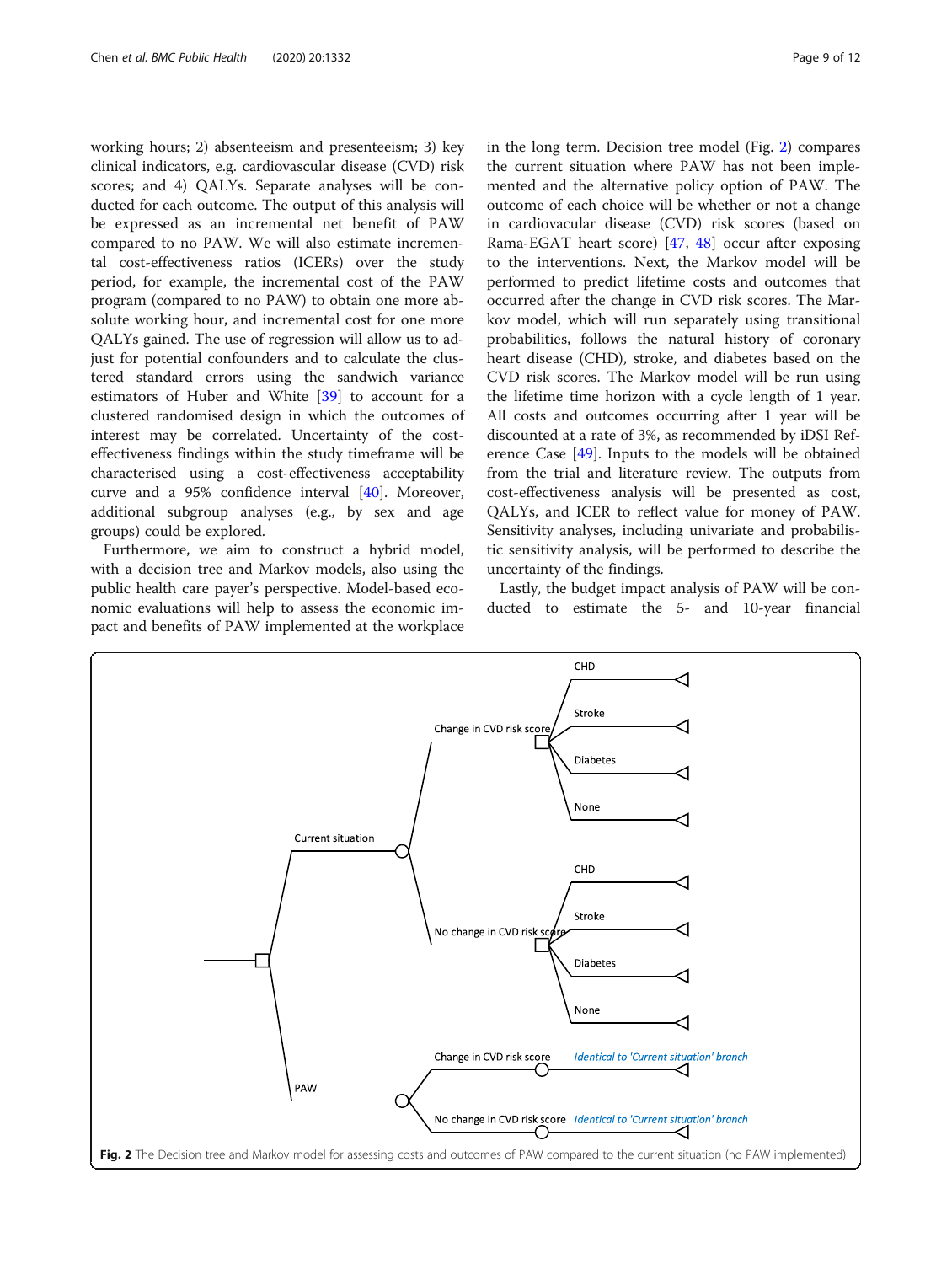<span id="page-9-0"></span>implication of adopting PAW at the workplace to public health care payer.

## **Discussion**

This paper describes the design of a cluster randomised trial that will evaluate the effects of the multicomponent PAW behavioural intervention on SB and other outcomes in desk-based office workers in a low- and middle-income country. This type of studies in a given setting is very rare in the current literature. The PAW intervention builds on the previous effort of the MOPH, and previous experiences of the research team in behavioural health interventions focused on SB and PA, as well as movement behavior monitoring [[50](#page-11-0)–[53](#page-11-0)]. Others have shown that activity accelerometers, together with financial incentives, are promising environmental intervention to reduce occupational sitting time and increasing PA at least in the short-term [\[54](#page-11-0)] and possibly also in the longer term.

This evaluation will identify changes in key movement behaviours via Fitbit real-time data, as well as objective measures via ActiGraph on time spent in sedentary, light, moderate or vigorous activities as well as step counts, intermediate health outcomes as well as work-related outcomes. We will also include policy-relevant economic evaluation through both a Markov model and person-level cost-effectiveness analysis to report a short-term health and economic impact of the PAW program using the data from the trial within the study period. These will be used to formulate recommendations for future improvement and refinement of the intervention, which will be essential in the light of the potential wider implementation and roll out by the MOPH.

## Potential difficulties and limitations and alternative approaches

Identification of effect sizes might be indirect for data with repeated measures. As such, care will be taken to use alternative estimation techniques such as multilevel linear mixed-effect model and adjusted standard errors to ensure robust results from treatment effects when evaluating the impact of the interventions. We may not be able to follow people for a prolonged period due to loss to follow-up.

In conclusion, the current cluster randomised controlled trial will assess the effects of a multicomponent PAW behavioural intervention in reducing sitting time and increasing PA in desk-based office workers in the longer-term as compared to usual practice. In addition, from a company and societal perspective, we will provide insight into the costeffectiveness of the intervention as compared to usual

## Supplementary information

Supplementary information accompanies this paper at [https://doi.org/10.](https://doi.org/10.1186/s12889-020-09427-5) [1186/s12889-020-09427-5](https://doi.org/10.1186/s12889-020-09427-5).

Additional file 1. Overview of BCTs and SEM levels used in the PAW study. Table of Behaviour Change Techniques (BCTs) and Socio-ecological model (SEM) used in the PAW study.

Additional file 2. SPIRIT checklist. SPIRIT checklist 2013 PAW study.

Additional file 3. Poster of exercises and stretching. Images of three posters used in the PAW study.

#### Abbreviations

API: Application programming interface; BCTs: Behaviour change techniques; BMI: Body mass index; CHD: Coronary heart disease; CM: Centimetre; CVD: Cardiovascular disease; DMS: Department of Medical Services; ECMOPH: Ethical Review Committee for Research in Human Subjects, Ministry of Public Ministry; GPAQ: General Physical Activity Questionnaire; HbA<sub>1</sub>c: Fasting plasma glucose; HDL-C: High density lipoprotein cholesterol; HITAP: Health Intervention and Technology Assessment; HOMA-IR: Homeostasis model assessment of insulin resistance; hs-CRP: High sensitivity C-reactive protein; ICERs: Incremental cost-effectiveness ratios; ICMJE: Committee of Medical Journal Editing; LDL-C: Low density lipoprotein cholesterol; METs: Metabolic equivalents; MOPH: Ministry of Public Health, Thailand; PA: Physical activity; PAW: Physical Activity at Work; SB: Sedentary behavior; TCTR: Thai Clinical Trials Registry; THB: Thai Baht; UHC: Universal Health Coverage; US: United States

## Acknowledgements

We thank Saudamini Dabak, Suchanat Jopattarakul and Guo Xueying for the helpful discussions and administrative support that have contributed to this work.

#### Authors' contributions

All authors contributed to the study design and/or delivery of the trial. YT is Principal Investigator (PI) of the trial and was key to designing the intervention. CC, AD, JK and THE drafted the manuscript together. TBC, JK and CC provided statistical expertise, data management and sample size calculation. YT, WI, WR, SJ, KA and NB provided expertise on economic evaluation and were responsible for conceptualising economic aspects. RN and TR provided expertise on behavioural economics, such as the design of the lottery-based and team-based incentives. FMR and AMM provided expertise on the effects of PA and SB on health, measuring and analysing PA data and designing a behaviourally-informed intervention [\[55\]](#page-11-0). All authors read and approved the final manuscript.

#### Funding

The trial is funded by sin-tax through the Thai Health Promotion Foundation (address: 99/8 Soi Ngamduplee Thungmahamek, Sathorn, Bangkok, Thailand 10120, Tel: (66) 2-343-1500, Fax: (66)-2-343-1501, email: [InterRelations@thai](mailto:InterRelations@thaihealth.or.th)[health.or.th](mailto:InterRelations@thaihealth.or.th)). HITAP's International Unit is supported by the International Decision Support Initiative (iDSI) to provide technical assistance on health intervention and technology assessment to governments in low and middleincome countries. iDSI is funded by the Bill and Melinda Gates Foundation [OPP1134345], the UK's Department for International Development, and the Rockefeller Foundation. NUS's team is supported by the Ministry of Education of Singapore through the Academic Research Fund (AcRF) Tier-2 Funding (MOE2018-T2-2-070). RN and TR are supported by the Japan Society for the Promotion of Science Core-to-Core Program (JPJSCCB20200002). The funders had no role in study design, data collection or analysis, preparation of the manuscript or decision to publish.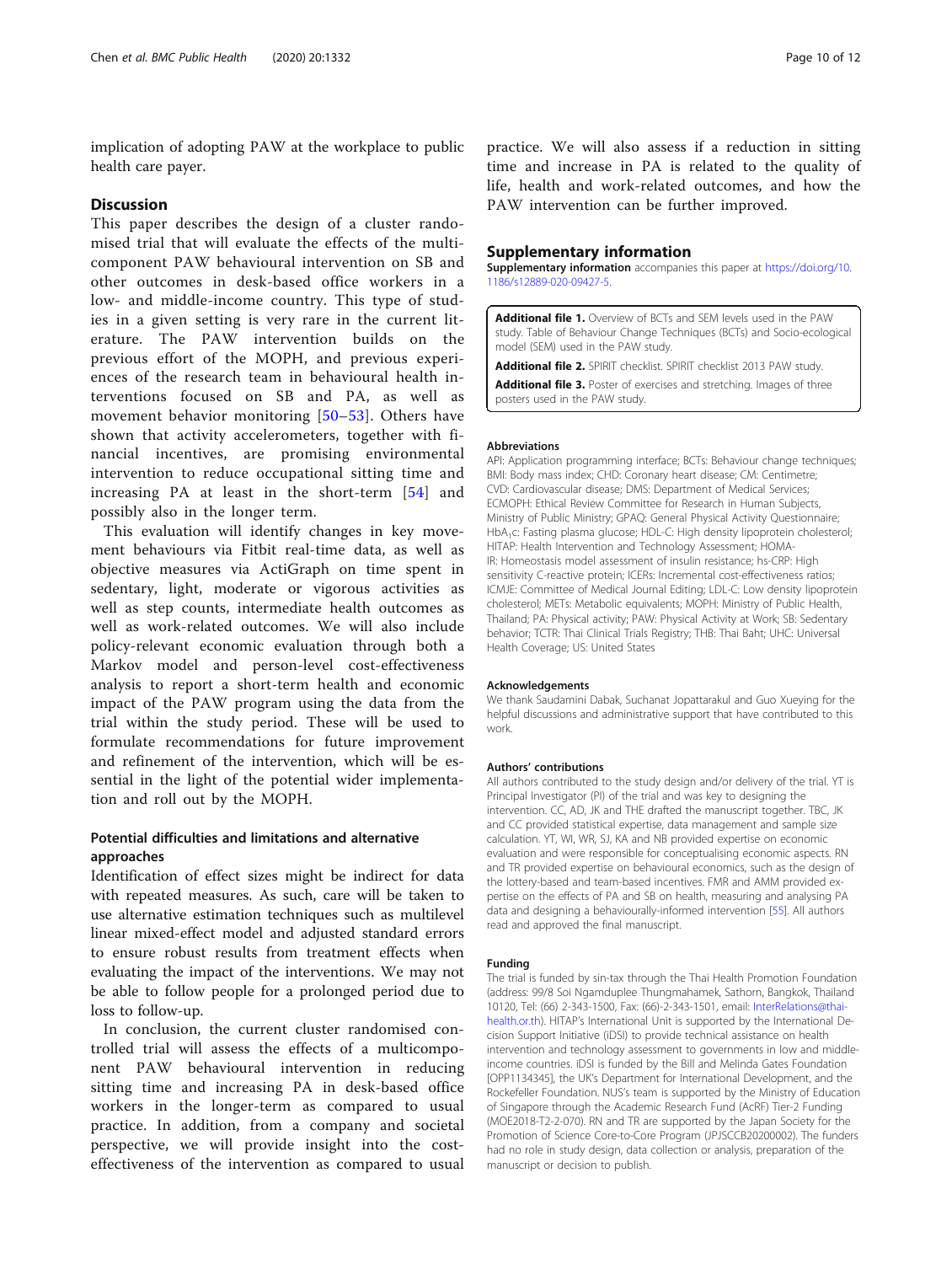#### <span id="page-10-0"></span>Availability of data and materials

The research team will have exclusive rights to the de-identified data for 24 months after the trial is completed. After that, the data and full protocol will be publicly accessible on the HITAP website.

#### Ethics approval and consent to participate

The study has been approved by the Ethical Review Committee for Research in Human Subjects Ministry of Public Health (ECMOPH), Ministry of Public Health, Thailand (reference number: IRB00001629). The approval has also been granted for the pilot study of the PAW project. Any modification to the approved protocol will be submitted for a review by the ethics committee. All participants will provide written consent prior to the participation.

#### Consent for publication

Not applicable.

#### Competing interests

The authors do not have conflicts of interest to report.

#### Author details

<sup>1</sup>Saw Swee Hock School of Public Health, National University of Singapore, Singapore, Singapore. <sup>2</sup>Department of Health, Ministry of Public Health,Health Intervention and Technology Assessment Programme (HITAP), Ministry of Public Health, 6th Floor, 6th Building, Tiwanon Road, Nonthaburi 11000, Thailand. <sup>3</sup>Hitotsubashi Institute for Advanced Study, Hitotsubashi University, Kunitachi, Japan.

#### Received: 8 August 2020 Accepted: 23 August 2020 Published online: 01 September 2020

#### References

- 1. Powell C, Herring MP, Dowd KP, Donnelly AE, Carson BP. The cross-sectional associations between objectively measured sedentary time and cardiometabolic health markers in adults - a systematic review with metaanalysis component. Obes Rev. 2018;19(3):381–95.
- 2. Patterson R, McNamara E, Tainio M, de Sa TH, Smith AD, Sharp SJ, et al. Sedentary behaviour and risk of all-cause, cardiovascular and cancer mortality, and incident type 2 diabetes: a systematic review and dose response meta-analysis. Eur J Epidemiol. 2018;33(9):811–29.
- Boberska M, Szczuka Z, Kruk M, Knoll N, Keller J, Hohl DH, et al. Sedentary behaviours and health-related quality of life. A systematic review and metaanalysis. Health Psychol Rev. 2018;12(2):195–210.
- 4. Wilmot EG, Edwardson CL, Achana FA, Davies MJ, Gorely T, Gray LJ, et al. Sedentary time in adults and the association with diabetes, cardiovascular disease and death: systematic review and meta-analysis. Diabetologia. 2012; 55(11):2895–905.
- Biswas A, Oh PI, Faulkner GE, Bajaj RR, Silver MA, Mitchell MS, et al. Sedentary time and its association with risk for disease incidence, mortality, and hospitalization in adults: a systematic review and meta-analysis. Ann Intern Med. 2015;162(2):123–32.
- 6. Zhai L, Zhang Y, Zhang D. Sedentary behaviour and the risk of depression: a meta-analysis. Br J Sports Med. 2015;49(11):705–9.
- 7. Chau JY, Grunseit AC, Chey T, Stamatakis E, Brown WJ, Matthews CE, et al. Daily sitting time and all-cause mortality: a meta-analysis. PLoS One. 2013;8:11.
- 8. Saunders TJ, Larouche R, Colley RC, Tremblay MS. Acute sedentary behaviour and markers of cardiometabolic risk: a systematic review of intervention studies. J Nutr Metab. 2012;2012(12):1–12.
- Ainsworth BE, Haskell WL, Whitt MC, Irwin ML, Swartz AM, Strath SJ, et al. Compendium of physical activities: an update of activity codes and MET intensities. Med Sci Sports Exerc. 2000;32(9):498–504.
- 10. Sedentary Behaviour Research Network. Sedentary behaviour research network letter to the editor: standardized use of the terms "sedentary" and "sedentary behaviours". Appl Physiol Nutr Metab. 2012;37:540–2.
- 11. Tremblay MS, Aubert S, Barnes JD, Saunders TJ, Carson V, Latimer-Cheung AE, et al. Sedentary behavior research network (SBRN) - terminology consensus project process and outcome. Int J Behav Nutr Phys Act. 2017;14:75.
- 12. Liangruenrom N, Suttikasem K, Craike M, Bennie JA, Biddle SJH, Pedisic Z. Physical activity and sedentary behaviour research in Thailand: a systematic scoping review. BMC Public Health. 2018;18:1.
- 13. Ding D, Lawson KD, Kolbe-Alexander TL, Finkelstein EA, Katzmarzyk PT, van Mechelen W, et al. The economic burden of physical inactivity: a global analysis of major non-communicable diseases. Lancet. 2016;388(10051): 1311–24.
- 14. Thanamee S, Pinyopornpanish K, Wattanapisit A, Suerungruang S, Thaikla K, Jiraporncharoen W, et al. A population-based survey on physical inactivity and leisure time physical activity among adults in Chiang Mai, Thailand, 2014. Arch Public Health. 2017;75:41.
- 15. Gottmann J. Urbanisation and employment: towards a general theory. Town Plan Rev. 1978;49:3.
- 16. Parry S, Straker L. The contribution of office work to sedentary behaviour associated risk. BMC Public Health. 2013;13(296):1471–2458.
- 17. Ryan CG, Dall PM, Granat MH, Grant PM. Sitting patterns at work: objective measurement of adherence to current recommendations. Ergonomics. 2011;54(6):531–8.
- 18. Straker L, Mathiassen SE. Increased physical work loads in modern work--a necessity for better health and performance? Ergonomics. 2009;52(10):1215– 25.
- 19. Thorpe A, Dunstan D, Clark B, Gardiner P, Healy G, Keegel T, et al. Stand up Australia: sedentary behaviour in workers. Australia: Medibank Private; 2009.
- 20. Hamilton MT, Hamilton DG, Zderic TW. Role of low energy expenditure and sitting in obesity, metabolic syndrome, type 2 diabetes, and cardiovascular disease. Diabetes. 2007;56(11):2655–67.
- 21. World Health Organisation (WHO). Global Recommendations on Physical Activity for Health. [https://apps.who.int/iris/bitstream/handle/10665/44399/](https://apps.who.int/iris/bitstream/handle/10665/44399/9789241599979_eng.pdf?sequence=1) [9789241599979\\_eng.pdf?sequence=1](https://apps.who.int/iris/bitstream/handle/10665/44399/9789241599979_eng.pdf?sequence=1). Accessed 10 June 2020.
- 22. Mailey EL, Rosenkranz SK, Casey K, Swank A. Comparing the effects of two different break strategies on occupational sedentary behavior in a real world setting: a randomized trial. Prev Med Rep. 2016;4(1):423–8.
- 23. Evans RE, Fawole HO, Sheriff SA, Dall PM, Grant PM, Ryan CG. Point-ofchoice prompts to reduce sitting time at work: a randomized trial. Am J Prev Med. 2012;43(3):293–7.
- 24. Mailey EL, Rosenkranz SK, Ablah E, Swank A, Casey K. Effects of an intervention to reduce sitting at work on arousal, fatigue, and mood among sedentary female employees: a parallel-group randomized trial. J Occup Environ Med. 2017;59(12):1166–71.
- 25. Pedersen SJ, Cooley PD, Mainsbridge C. An e-health intervention designed to increase workday energy expenditure by reducing prolonged occupational sitting habits. Work. 2014;49(2):289–95.
- 26. Sui W, Prapavessis H. Standing up for student health: an application of the health action process approach for reducing student sedentary behavior-randomised control pilot trial. Appl Psychol Health Well Being. 2018;10(1):87–107.
- 27. Swartz AM, Rote AE, Welch WA, Maeda H, Hart TL, Cho YI, et al. Prompts to disrupt sitting time and increase physical activity at work, 2011–2012. Prev Chronic Dis. 2014;11:E73.
- 28. Priebe CS, Spink KS. Less sitting and more moving in the office: using descriptive norm messages to decrease sedentary behavior and increase light physical activity at work. Psychol Sport Exerc. 2015;19(1):76–84.
- 29. Hutchinson J, Headley S, Matthews T, Spicer G, Dempsey K, Wooley S, et al. Changes in sitting time and sitting fragmentation after a workplace sedentary behaviour intervention. Int J Environ Res Public Health. 2018;15:6.
- 30. Taylor WC, Paxton RJ, Shegog R, Coan SP, Dubin A, Page TF, et al. Impact of booster breaks and computer prompts on physical activity and sedentary behavior among desk-based workers: a cluster-randomized controlled trial. Prev Chronic Dis. 2016;13:12.
- 31. Thai Clinical Trials Registry (TCTR). [https://www.clinicaltrials.in.th/.](https://www.clinicaltrials.in.th/) Accessed 27 Apr 2020.
- 32. Owen N, Sugiyama T, Eakin EE, Gardiner PA, Tremblay MS, Sallis JF. Adults' sedentary behavior determinants and interventions. Am J Prev Med. 2011; 41(2):189–96.
- 33. Mullane SL, Toledo MJL, Rydell SA, Feltes LH, Vuong B, Crespo NC, et al. Social ecological correlates of workplace sedentary behavior. Int J Behav Nutr Phys Act. 2017;14:1.
- 34. Michie S, Richardson M, Johnston M, Abraham C, Francis J, Hardeman W, et al. The behavior change technique taxonomy (v1) of 93 hierarchically clustered techniques: building an international consensus for the reporting of behavior change interventions. Ann Behav Med. 2013;46(1):81–95.
- 35. Fitbit. How does Fitbit Device Calculate my Daily Activity? [https://help.fitbit.](https://help.fitbit.com/articles/en_US/Help_article/1141#:~:text=Fitbit%20devices%20use%20a%203,and%20patterns%20of%20your%20movement) [com/articles/en\\_US/Help\\_article/1141#:~:text=Fitbit%20devices%20use%2](https://help.fitbit.com/articles/en_US/Help_article/1141#:~:text=Fitbit%20devices%20use%20a%203,and%20patterns%20of%20your%20movement) [0a%203,and%20patterns%20of%20your%20movement](https://help.fitbit.com/articles/en_US/Help_article/1141#:~:text=Fitbit%20devices%20use%20a%203,and%20patterns%20of%20your%20movement) Accessed 11 June 2020..